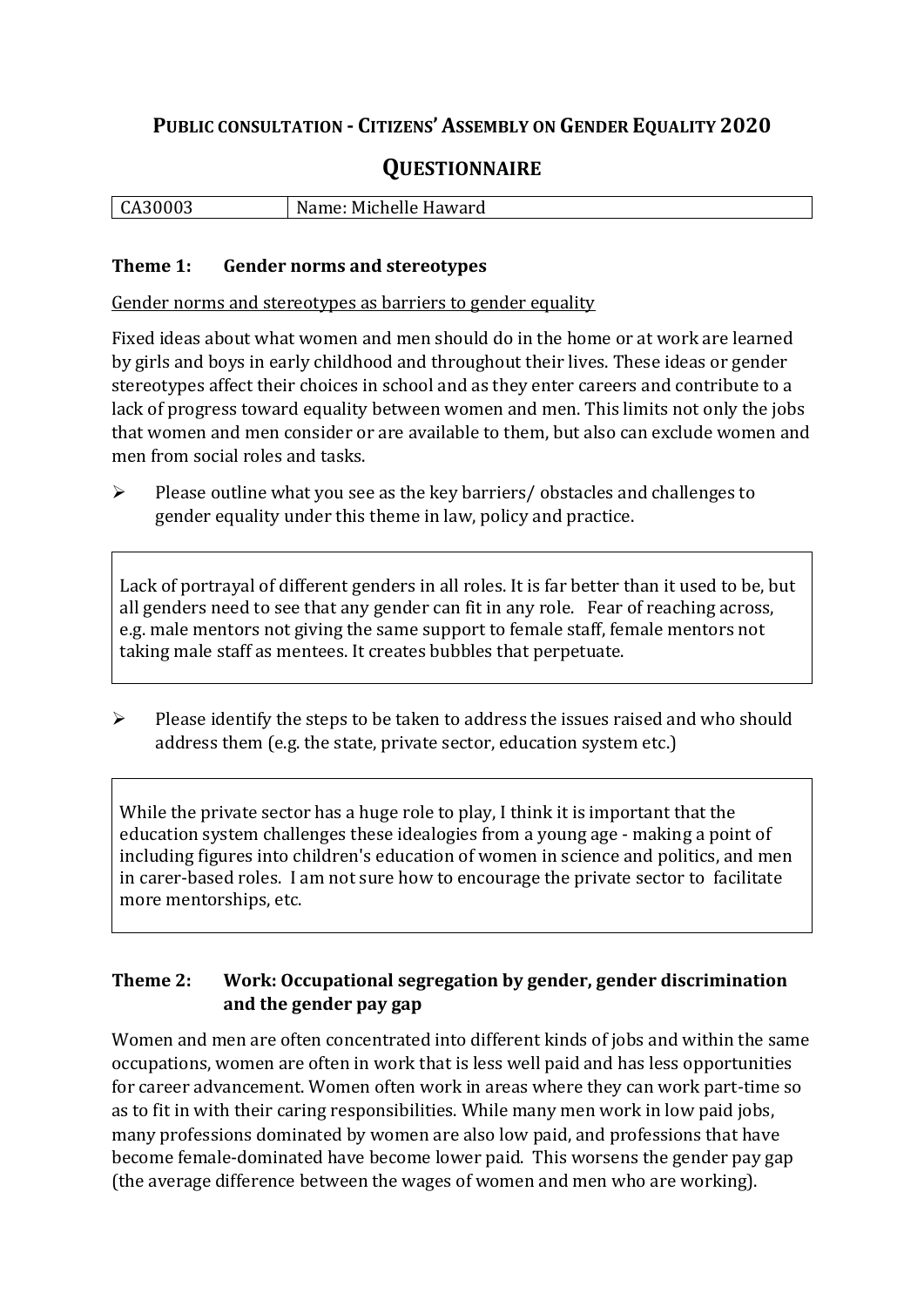➢ Please outline what you see as the key barriers/ obstacles and challenges to gender equality under this theme in law, policy and practice.

Having pay be private. Women cannot know that they are underpaid if their employment contract says that staff cannot discuss their pay with each other, though often unenforceable those with low paid jobs are often at fear of losing their income stream and won't challenge the rule for fear of losing their job altogether. More transparency over pay allows folk to see who is underpaid in an organisation.

➢ Please identify the steps to be taken to address the issues raised and who should address them (e.g. the state, private sector, education system etc.)

#### Institute more pay transparency

## **Theme 3. Care, paid and unpaid, as a social and family responsibility**

Care -- the social responsibility of care and women and men's co responsibility for care, especially within the family

Women remain disproportionately responsible for unpaid care and often work in poorly paid care work. For working parents or [lone parents,](https://aran.library.nuigalway.ie/bitstream/handle/10379/6044/Millar_and_Crosse_Activation_Report.pdf?sequence=1&isAllowed=y) balancing paid work with parenting and or caring for older and dependent adults presents significant challenges. Women are [most disadvantaged by these challenges,](https://eige.europa.eu/gender-equality-index/game/IE/W) yet men also suffer from lack of opportunities to share parenting and caring roles. Despite recent legislation and policy initiatives to support early years parental care, [inequalities in the distribution of unpaid](https://www.ihrec.ie/app/uploads/2019/07/Caring-and-Unpaid-Work-in-Ireland_Final.pdf)  [care](https://www.ihrec.ie/app/uploads/2019/07/Caring-and-Unpaid-Work-in-Ireland_Final.pdf) continue between women and men. The cost of childcare has been identified as a particular barrier to work for women alongside responsibilities of caring for older relatives and dependent adults.

➢ Please outline what you see as the key barriers/ obstacles and challenges to gender equality under this them in law, policy and practice.

In most cases, males earn more and there are more facilities in place for women to take time to look after care (e.g. more likely to be approved for work share, up until recently there was no mandatory paternal leave). As well as these there are the cultural beliefs that women are better at care and children socialised from a young age to expect women to do the care work in the home.

➢ Please identify the steps to be taken to address the issues raised and who should address theme (e.g. the state, private sector, education system etc.)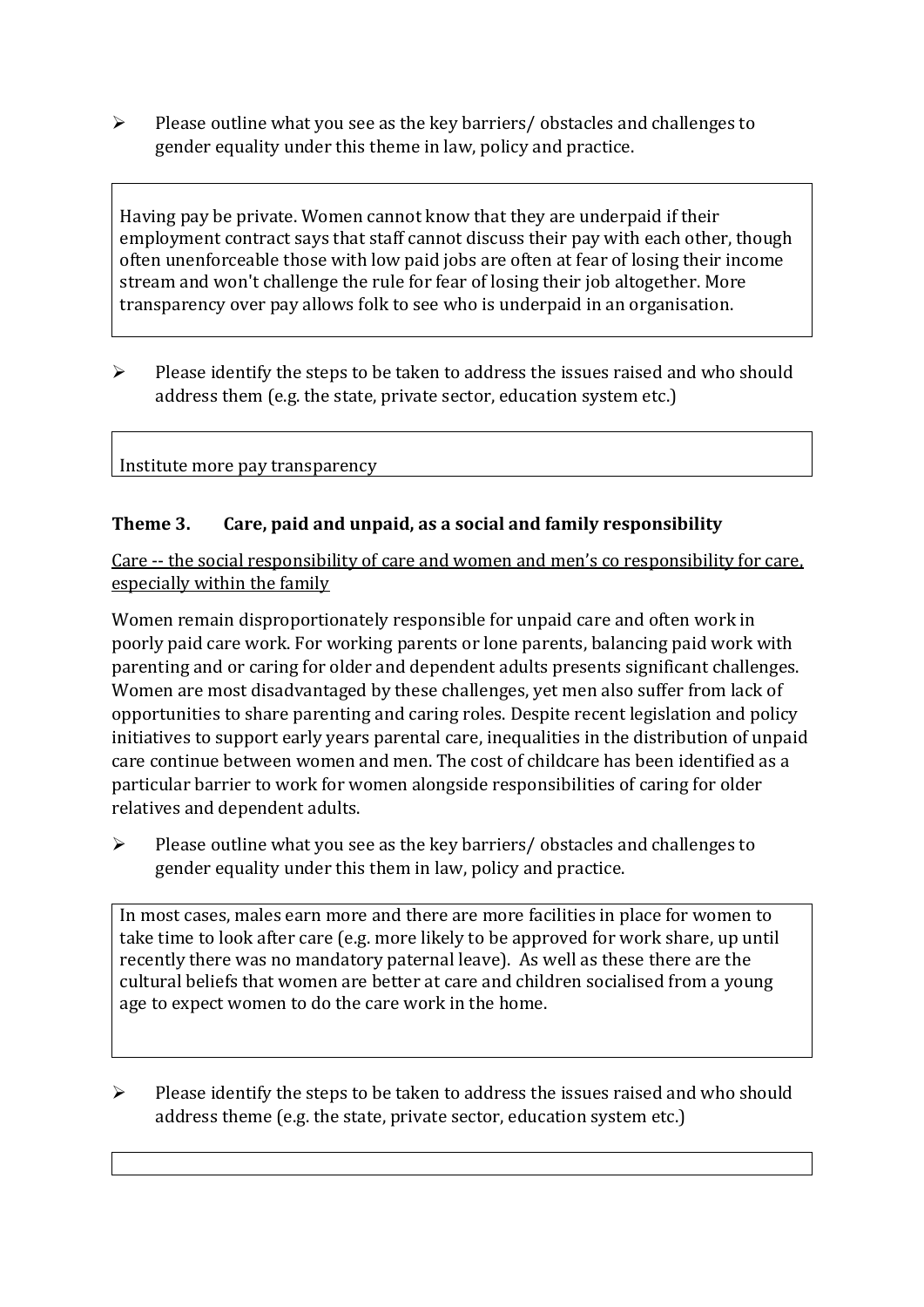Make maternal and paternal benefits as equal as possible. In the education system make sure that men are portrayed in carer roles and that boys are not discouraged from playing "daddy" in play times (e.g. letting them be daddy to a baby doll without teasing or mocking being tolerated).

## **Theme 4: Women's access to, and representation in, public life and decision making**

Ensure women's participation and representation in decision-making and leadership in the workplace, political and public life

Women are systematically underrepresented in leadership in [economic](https://eige.europa.eu/gender-equality-index/2019/compare-countries/power/2/bar) and [political](https://eige.europa.eu/gender-equality-index/2019/compare-countries/power/1/bar)  [decision-](https://eige.europa.eu/gender-equality-index/2019/compare-countries/power/1/bar)making. Despite the introduction of a candidate gender quota (through the system of party funding) for national political office, and [initiatives](https://betterbalance.ie/) to support women's access to corporate decision-making roles, men continue to dominate leadership positions. There are also issues to be considered around how media represents women and men.

➢ Please outline what you see as the key barriers/ obstacles and challenges to gender equality under this theme in law, policy and practice.

Women's careers often flounder if they decide to have a family. There is a belief that they no longer prioritise their work. This links in with section 3 on care as women are often expected to shoulder more of the care burden at home. But when they return to work they are often treated as less dedicated than they were before.

➢ Please identify the steps to be taken to address the issues raised and who should address them (e.g. the state, private sector, education system etc.)

Encourage back-to-work programs that involve discussion with women regarding their work goals, their work-life balance and how to develop a plan to get them to where they want to be. It should not just be assumed that they want to focus on their family, though for some this will be the case. Open and honest discussion and planning needs to be encouraged.

## **5. Where does gender inequality impact most?**

To conclude we would be interested in your response to the following question: In which area do you think gender inequality matters most?

Please rank the following in order of importance, 1 being the most important: